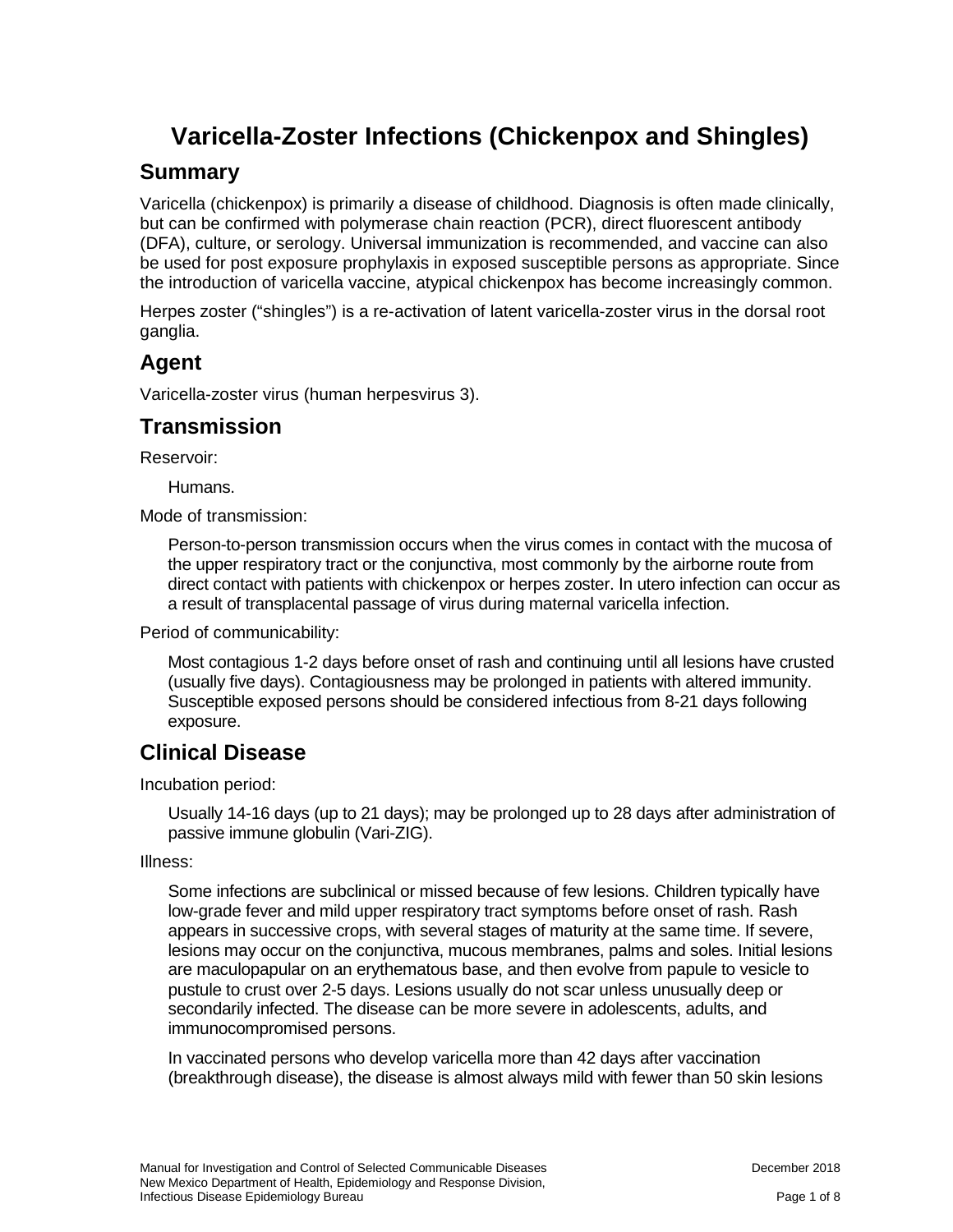and shorter duration of illness. The rash may also be atypical in appearance (maculopapular with few or no vesicles).

Herpes zoster (shingles) is a dermatomal re-activation of varicella-zoster virus that has remained latent in the dorsal root ganglia. Grouped vesicular lesions appear in the distribution of 1-3 dermatomes. Zoster can become disseminated in immunocompromised persons.

## **Laboratory Diagnosis**

For both unvaccinated and vaccinated persons, DNA detection methods (PCR, DFA) and culture are the methods of choice for laboratory confirmation. Of these, PCR is the most reliable method for confirming infection.

In unvaccinated persons, experience is limited with IgM antibody tests and with timing of the IgM response. In vaccinated persons, even less experience with serologic methods for laboratory confirmation is available. Therefore, DNA detection methods are the laboratory methods of choice for diagnosis. A negative IgM result should not be used to rule out the diagnosis. A positive IgM in the absence of rash should not be used to confirm a diagnosis.

A four-fold rise in IgG antibody may not occur in vaccinated persons.

| <b>Test</b>            | <b>Specimen</b>                                                                                                           | <b>Comments</b>                                                                                                                                                                                                                                   |
|------------------------|---------------------------------------------------------------------------------------------------------------------------|---------------------------------------------------------------------------------------------------------------------------------------------------------------------------------------------------------------------------------------------------|
| Tissue<br>culture      | Vesicular fluid; biopsy<br>specimens from sterile<br>sites (e.g., CSF, joint<br>fluid)                                    | Used to detect VZV. Can be expensive. Limited<br>availability. Requires up to a week for result.                                                                                                                                                  |
| <b>PCR</b>             | Vesicular swabs or<br>scrapings; scrapings from<br>maculopapular lesions;<br>scabs from crusted<br>lesions; biopsy tissue | Very sensitive and specific for detecting VZV. Real-<br>time methods (not widely available and require<br>special equipment) have been designed that<br>distinguish vaccine strain from wild-type. Results<br>rapidly available (within 3 hours). |
| <b>DFA</b>             | lesion base (must include Less sensitive than PCR.<br>cells)                                                              | Vesicle scraping; swab of  Identify VZV. More rapid and sensitive than culture.                                                                                                                                                                   |
| <b>Tzanck</b><br>smear | cells)                                                                                                                    | Vesicle scraping; swab of Detects multinucleated giant cells with inclusions.<br>lesion base (must include Diagnostic of alpha herpes viruses (VZV, herpes<br>simplex viruses). Less sensitive than DFA.                                          |
| Capture<br>lgM         | Acute or convalescent<br>serum specimens for<br>VZV IgM                                                                   | Specific. IgM inconsistently detected. Not reliable<br>method for routine confirmation, especially in<br>vaccinated persons, but positive result indicates<br>current/recent VZV immune response. However,                                        |

#### **Laboratory tests available for varicella confirmation.**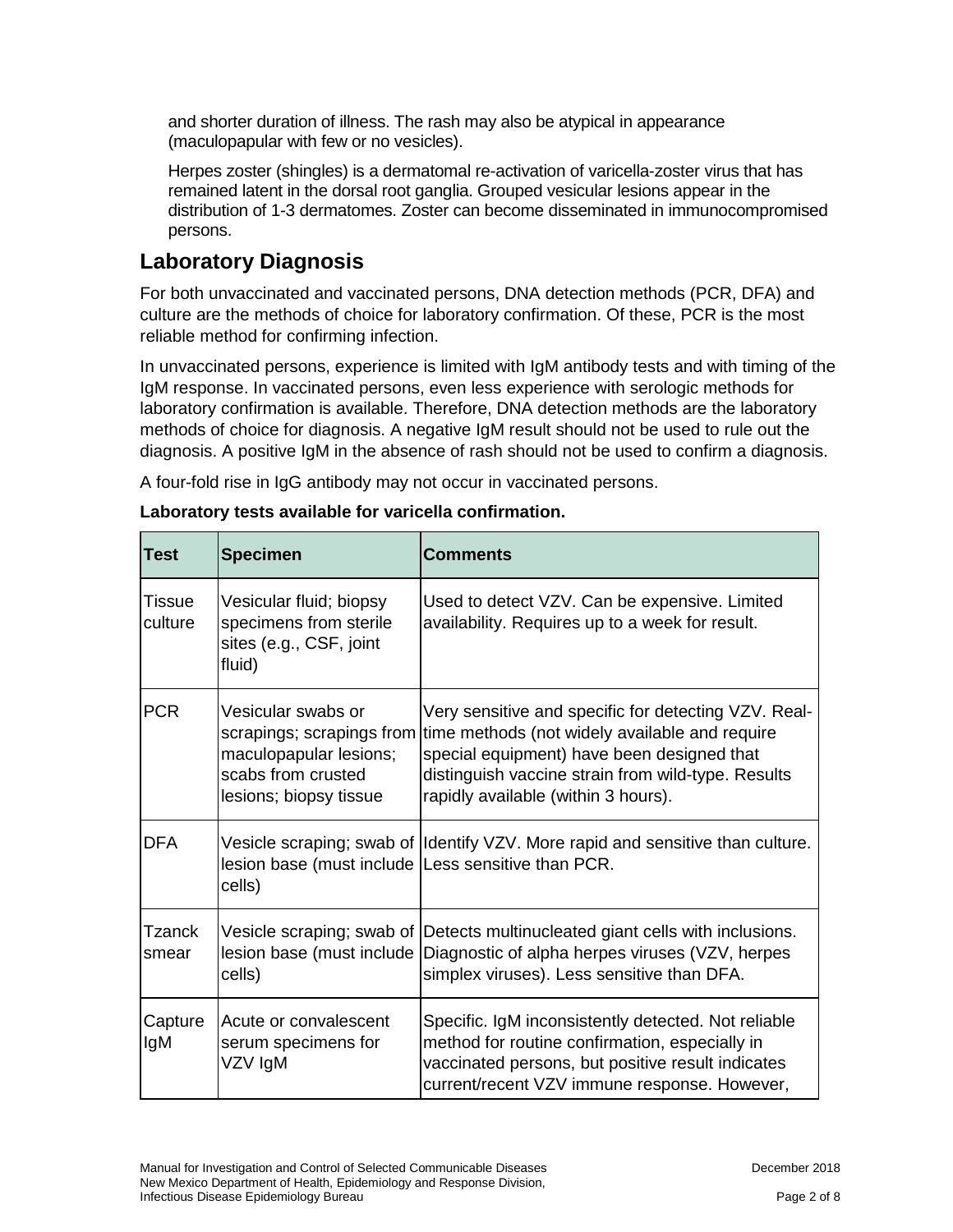|             |                                                           | positive results in the absence of clinical disease<br>would not be considered confirmation of active<br>varicella disease. Requires special equipment. |
|-------------|-----------------------------------------------------------|---------------------------------------------------------------------------------------------------------------------------------------------------------|
| EIA         | Acute and convalescent<br>serum specimens for IgG         | Requires special equipment. Specific but may not<br>be sensitive enough to identify vaccine-induced<br>immunity.                                        |
| ΙA          | Acute and convalescent<br>serum specimens for IgG         | Rapid (15 min). No special equipment needed.<br>More sensitive but less specific than EIA. Can<br>produce false-positive results.                       |
| IFA.        | Acute and convalescent<br>serum specimens for IgG         | Requires special equipment. Good sensitivity,<br>specificity.                                                                                           |
|             | gpELISA Acute and convalescent<br>serum specimens for IgG | Highly specific and sensitive but not widely or<br>commercially available. Suitable for evaluation of<br>vaccine seroconversion.                        |
| <b>FAMA</b> | Acute and convalescent<br>serum specimens for IgG         | Highly specific and sensitive but not widely or<br>commercially available. Suitable for evaluation of<br>vaccine seroconversion.                        |

Abbreviations: CSF, cerebrospinal fluid; VZV, varicella-zoster virus; PCR, polymerase chain reaction; DFA, direct fluorescent antibody; EIA, enzyme immunoassay; LA, latex agglutination; IFA, indirect fluorescent antibody; gpELISA, glycoprotein-based enzymelinked immunosorbent assay; FAMA, fluorescent antibody to membrane antigen.

### **Treatment**

- Symptomatic treatment primarily.
- A variety of antiviral agents are available for treatment of complicated cases or cases at high-risk for complications (e.g., immunocompromised persons).
- Children with varicella should not receive salicylates because of the risk of subsequent Reye syndrome.

## **Surveillance**

#### Case Definition:

*Clinical case definition* – An illness with acute onset of diffuse (generalized) maculopapular vesicular rash without other apparent cause. In vaccinated persons who develop varicella more than 42 days after vaccination (breakthrough disease), the disease is usually mild with fewer than 50 skin lesions and shorter duration of illness. The rash may also be atypical in appearance (maculopapular with few or no vesicles).

*Laboratory Criteria for Diagnosis:*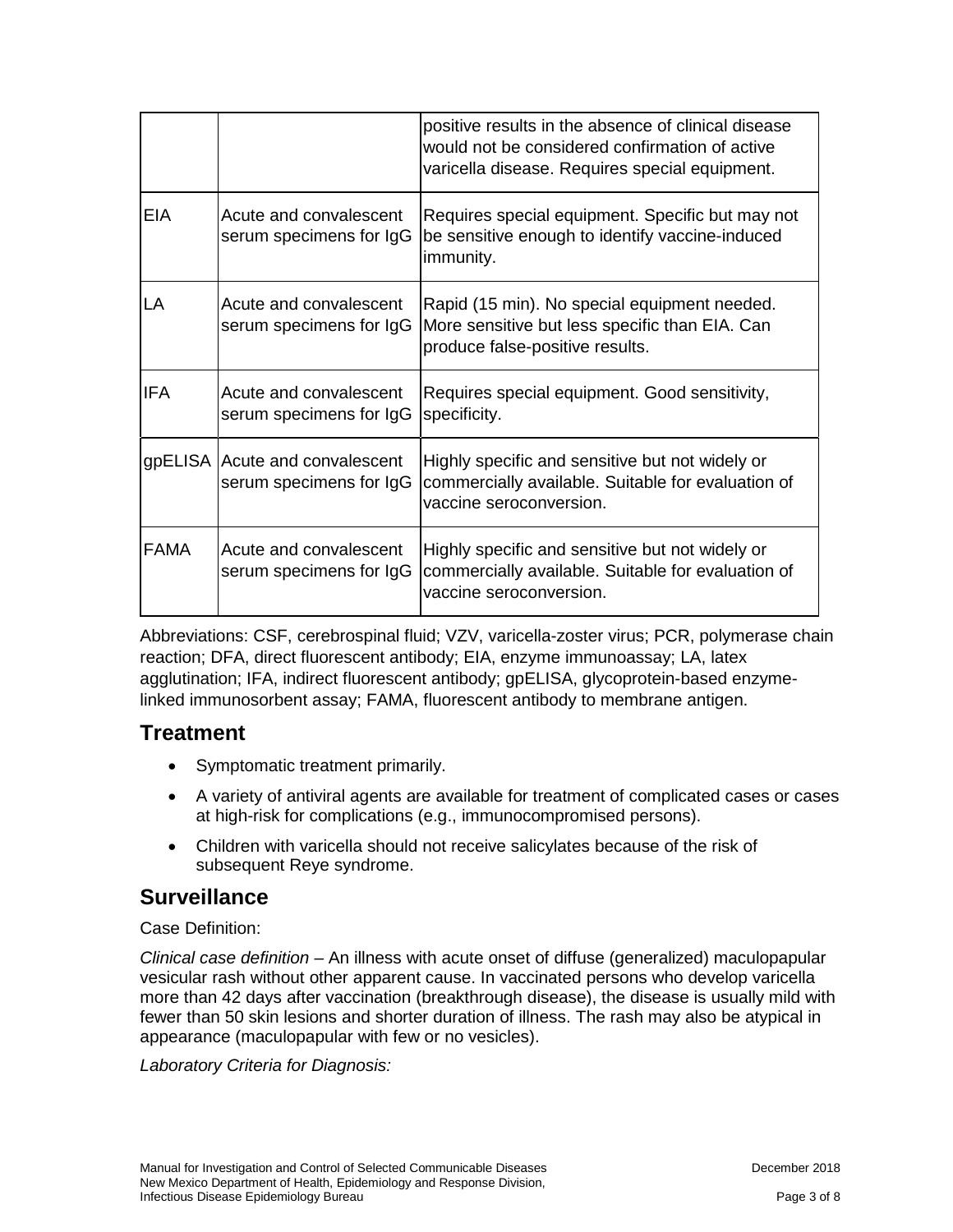- Isolation of varicella-zoster virus (VZV) or demonstration of VZV DNA by direct fluorescent antibody (DFA) or by polymerase chain reaction (PCR) tests from a clinical specimen, ideally scabs, vesicular fluid, or cells from the base of a lesion. These tests are also useful for diagnosing breakthrough disease (See above table).
- Positive serologic test for varicella-zoster IgM antibody.
- Four-fold or greater rise in serum varicella IgG antibody titer by any standard serologic assay.

*Confirmed* - An acute illness with diffuse (generalized) maculopapular vesicular rash, and

epidemiologic linkage to another probable or confirmed case, or laboratory confirmation by any of the following:

- Isolation of varicella virus from a clinical specimen, or
- Varicella antigen detected by direct fluorescent antibody test, or
- Varicella-specific nucleic acid detected by polymerase chain reaction (PCR), or
- Significant rise in serum anti-varicella immunoglobulin G (IgG) antibody level by any standard serologic assay.

*Probable* - An acute illness with

- Diffuse (generalized) maculopapular vesicular rash, and
- Lack of laboratory confirmation, and
- Lack of epidemiologic linkage to another probable or confirmed case.

*Suspect* -

• IgM positive without clinical signs or symptoms associated with chickenpox.

#### Reporting:

Report all confirmed or probable cases of primary varicella to the Epidemiology and Response Division (ERD) at 505-827-0006**.** Information needed includes: patient's name, age, sex, race, ethnicity, home address, home phone number, occupation, health care provider, varicella immunization history, an estimation of disease severity based on the number of lesions (see below), and the name of the diagnosing health care provider. Investigation information should also be entered in NM-EDSS per established procedures.

Case Investigation:

Assess susceptible exposed persons, including household contacts.

### **Control Measures**

- 1. Case management
	- 1.1. Isolation:

1.1.a Exclude infected persons from child care, school, health care, or care of immune impaired individuals until all lesions are crusted. Zoster (shingles) that can be covered by clothing does not require exclusion except for contact with immune impaired persons.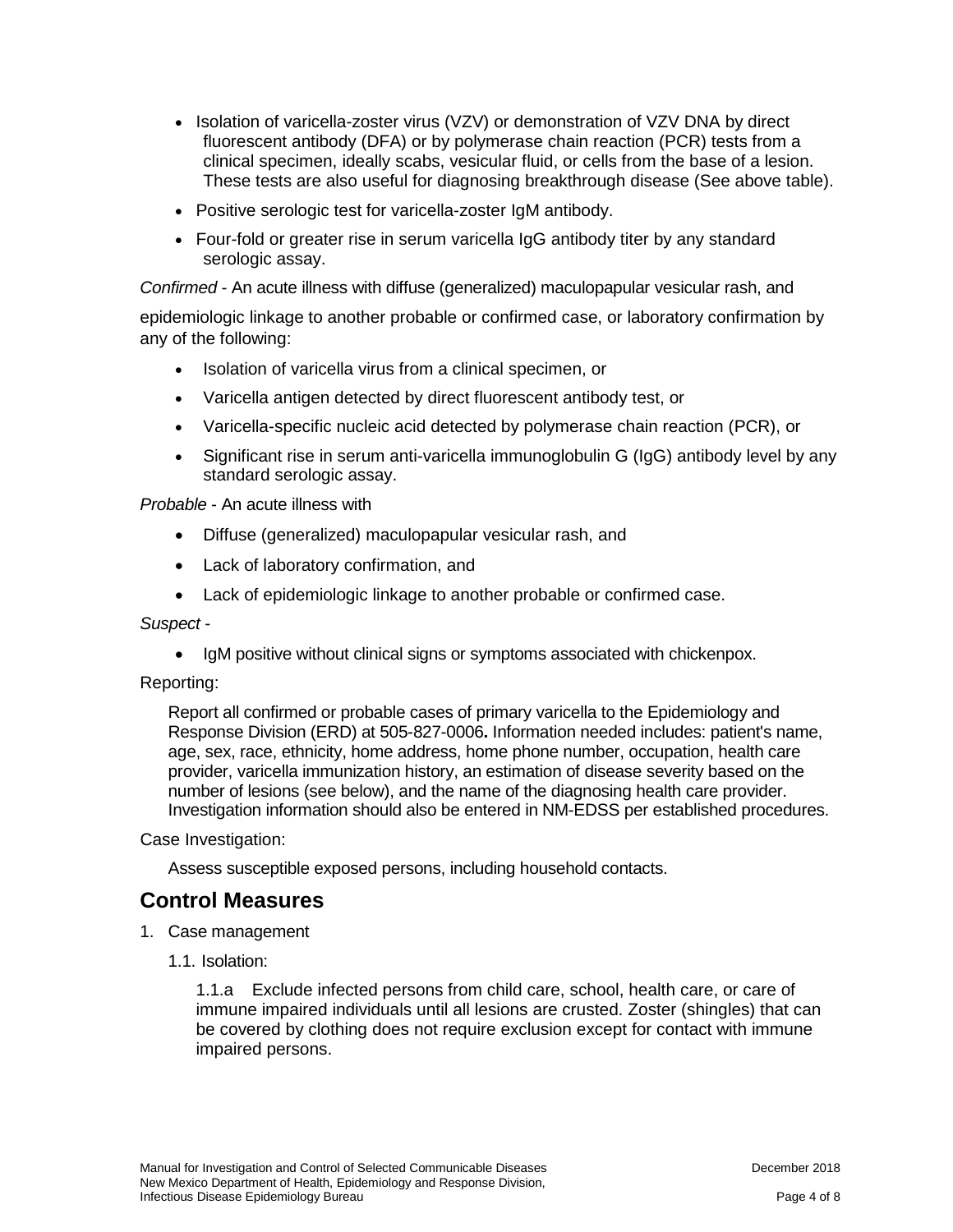1.1.b For hospitalized patients, standard, airborne and contact precautions should be used for as long as the rash remains vesicular (minimum of five days after the onset of rash).

- Immunocompromised persons with herpes zoster or patients with disseminated herpes zoster require airborne and contact precautions for the duration of illness.
- 1.2. Prophylaxis: Not applicable.
- 2. Contact management
	- 2.1. Isolation:

2.1.a For hospital exposure, all exposed susceptible patients should be placed in airborne and contact precautions from 8-21 days after exposure to the index patient. Precautions should be maintained until 28 days after exposure for those who received passive immune globulin (Varicella-zoster immune globulin (VariZIG), or IGIV if VariZIG is unavailable.

2.1.b Airborne and contact precautions are recommended for neonates born to mothers who developed varicella during the peripartum period. Precautions should be continued until 21 days of age (or 28 days if VariZIG or IGIV given) if the neonate remains hospitalized.

2.1.c Susceptible contacts should be furloughed or excused from patient contact from 8-21 days after exposure unless VZIG or IGIV has been given (then continue exclusion to 28 days).

2.1.d Occurrence of a case (either patient or staff) in a health care facility should result in rapid identification of non-immune individuals and those at risk of severe illness. Healthy non-immune contacts may be offered immunization, but quarantine 8-21 days after exposure will still be necessary. Pregnant or immune impaired contacts should be assessed for immunity and given VZIG or IGIV and/or antiviral treatment as indicated.

2.2. Prophylaxis:

2.2.a Varicella-zoster immune globulin (VariZIG) or IGIV given from 96 hours to 10 days of exposure may prevent or modify illness in susceptible exposed contacts. It is indicated for susceptible high-risk persons (i.e., immunocompromised children with no history of varicella and/or unknown or negative serologic tests; non-immune pregnant women; immunocompromised persons; neonates born to mothers who develop varicella within five days before to two days after delivery; hospitalized preterm infants >28 weeks whose mother lacks a reliable history or serologic evidence of previous infection; hospitalized preterm infants <28 weeks regardless of maternal history or immune status). The decision to administer VariZIG or IGIV depends on three factors: 1) the likelihood that the exposed person has no immunity to varicella; 2) the probability that a given exposure to varicella or zoster will result in infection; and, 3) the likelihood that complications of varicella will develop if the person is infected. The degree and type of immunosuppression should be considered in making this decision.

2.2.b Varicella vaccine may be used to prevent or modify illness if given to susceptible persons who are appropriate candidates ideally within 3 but up to 5 days after exposure to varicella. Immunization of susceptible exposed persons more than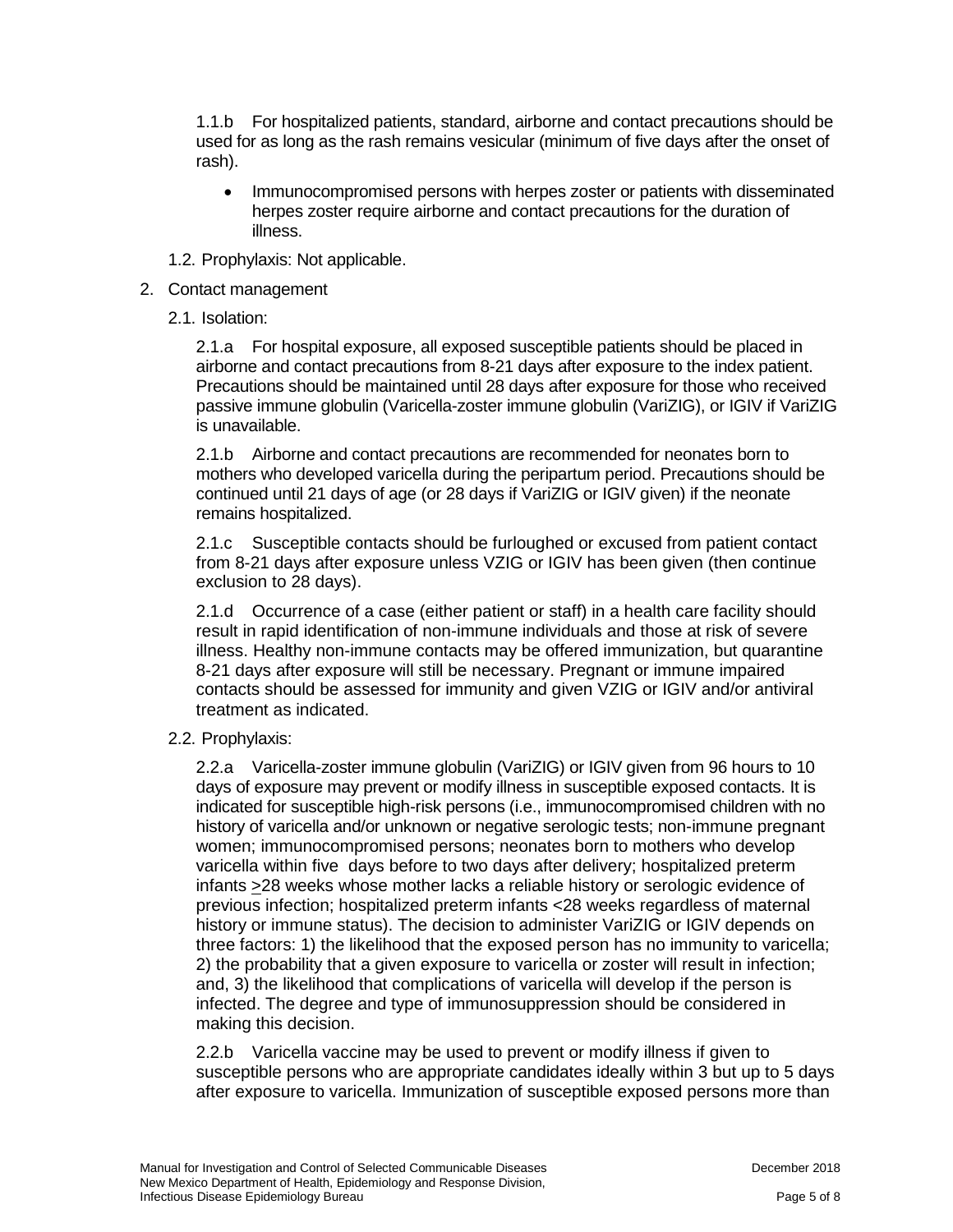five days after exposure is not effective in preventing disease but will produce immunity in persons who are not infected and should be considered, particularly in outbreak settings where prolonged transmission is anticipated.

- 3. Prevention
	- 3.1. Immunization: Universal immunization with attenuated live virus vaccine is recommended for infants beginning at 12 months of age with a second dose recommended at 4 to 6 years of age. However, the minimum interval between first and second doses in children up to 13 years of age is three months. This interval is based on the design of the studies evaluating two doses in this age group. If a second dose is inadvertently administered between 28 days and 3 months after the first dose, it does not need to be repeated. Adolescents 13 years of age and older, and adults born after 1980, who do not have a documented history of primary varicella or serologic evidence of immunity, should also receive two doses of varicella vaccine at least 4-8 weeks apart. Children and adults with impaired immunity should be immunized only with the concurrence of their physician. Their household contacts should be immunized to minimize their exposure.
- 4. Evidence of immunity to varicella: Evidence of immunity to varicella includes any of the following:
	- 4.1. Documentation of age appropriate immunization.
		- Preschool-aged children (i.e., >12 months of age): One dose
		- School-aged children, adolescents, and adults: Two doses

Post-immunization serologic testing is neither necessary nor recommended following immunization, including in health care personnel.

- 4.2. Laboratory evidence of immunity or laboratory confirmation of disease.
- 4.3. Varicella diagnosed by a health care provider (physician, nurse practioner, physician assistant or nurse) or verification of history of varicella disease. In cases of atypical and/or mild disease, assessment by a physician or physician designee is recommended and one of the following should be sought: 1) an epi-link to a typical varicella case or to a laboratory confirmed case; or 2) laboratory confirmation, if it was performed at the time of acute disease. When such documentation is lacking, people should not be considered as having a valid history of disease because other diseases may mimic mild atypical varicella.
- 4.4. History of herpes zoster diagnosed by a physician.
- 4.5. Birth in the United States before 1980. However, for health care professionals, pregnant women and immunocompromised people, birth before 1980 should not be considered evidence of immunity.

### **Managing Varicella in Child Care Centers and School Settings**

- 1. Report all suspected child care center or school outbreaks to ERD at 505-827-0006.
- 2. Exclude infected persons from child care or school until all lesions are crusted (usually 5-6 days).
- 3. Identify all pregnant females and immunocompromised individuals (students and staff) who have been exposed to varicella and consult ERD for further recommendations.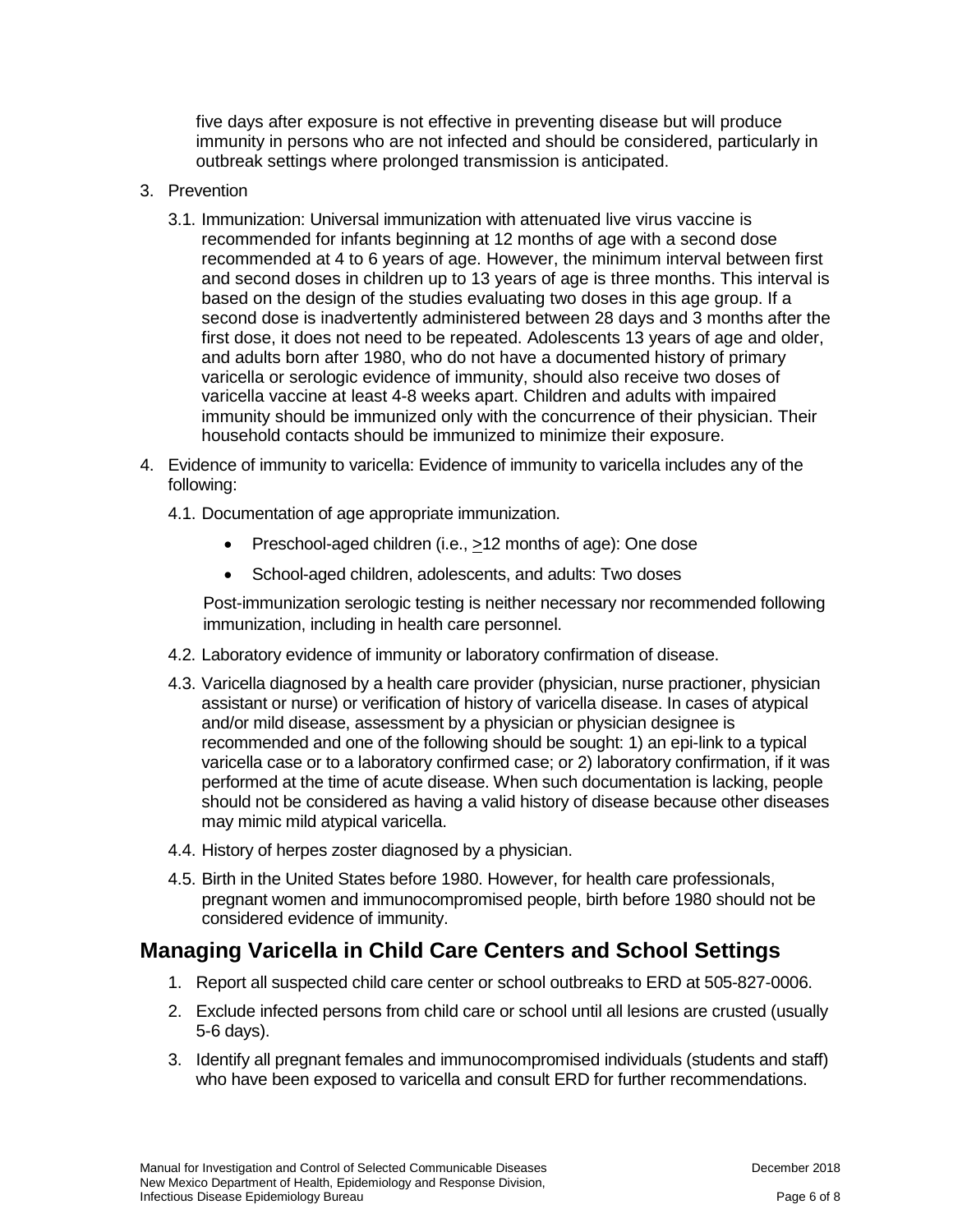4. Varicella vaccine should be considered, in coordination with ERD, to control outbreaks in child care centers and schools.

#### **References**

American Academy of Pediatrics. In: Kimberlin, DW, et al eds. Red Book: 2018 Report of the Committee on Infectious Diseases. 31st ed. Itasca, IL: American Academy of Pediatrics; 2018.

Heymann, DL, ed. Control of Communicable Diseases Manual, 19<sup>th</sup> ed. Washington, DC: American Public Health Association; 2008.

Centers for Disease Control and Prevention. *Epidemiology and Prevention of Vaccine-Preventable Diseases*. Atkinson W, Hamborsky J, McIntyre L, Wolfe S, eds. 10th ed. Washington DC: Public Health Foundation, 2012.

Centers for Disease Control and Prevention. Prevention of varicella: recommendations of the Advisory Committee on Immunization Practices (ACIP). *MMWR Morbidity and Mortality Weekly Report: Recommendations and Reports.* 2007; 56(RR04); 1-40.